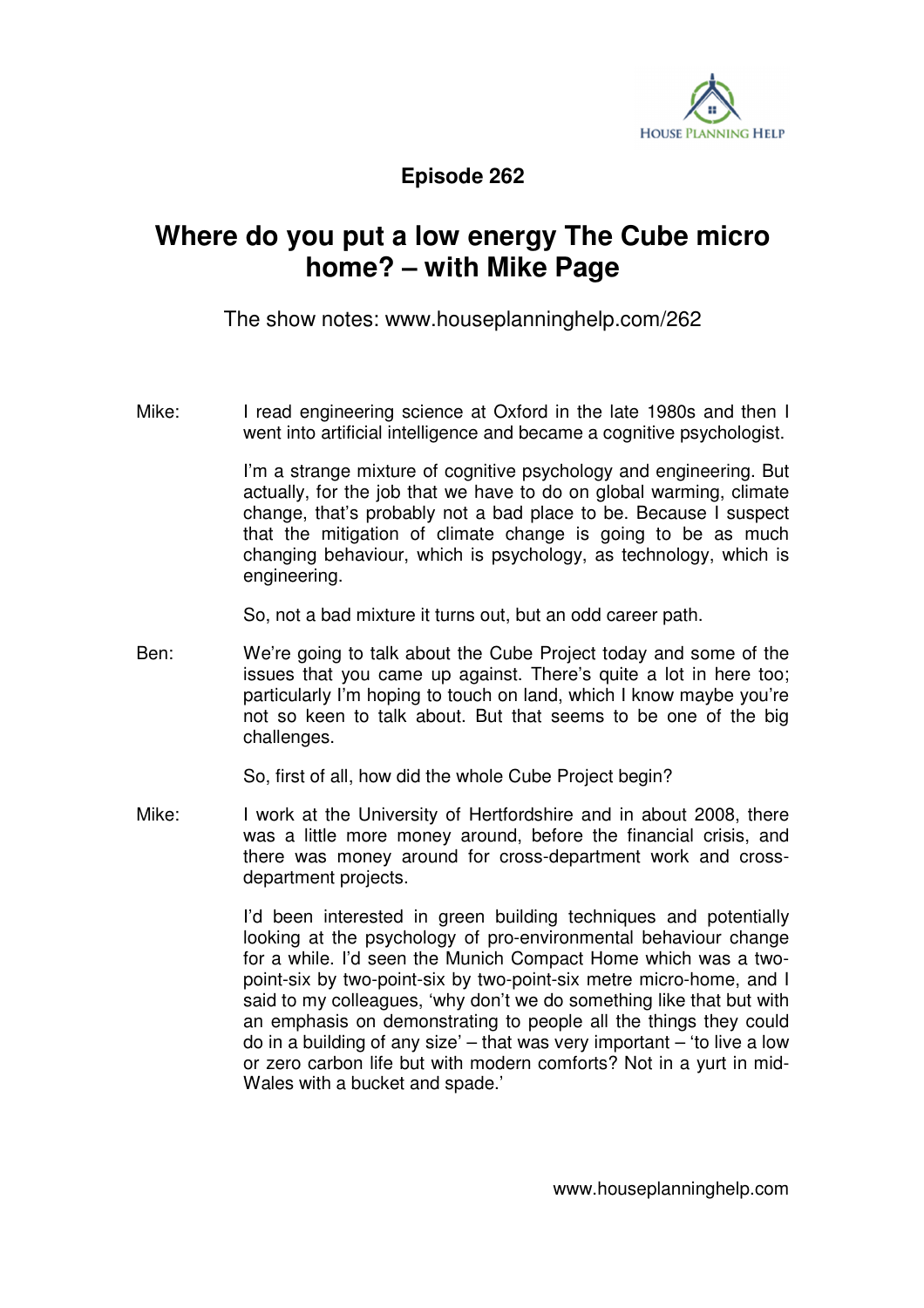

 So, I suggested this project called the Cube Project to this crossdepartmental funding body in the University, and somewhat to my surprise they said yes. So, I launched into the design and actually getting companies to come in and talk.

We had talks from people about composting loos and reed beds; we had talks from Mitsubishi Electric who are nearby in Hatfield about Ecodown and air source heat pumps.

 The idea behind it really was to try to find out what the best thing to do would be, as I say, in a building of any size, and then put it in to a building of a small size so that we could take that building around and show people.

 Wittgenstein said that some things have to be shown. They can't just be explained. And I think there's some truth in that with regard to eco-housing or particular technologies. You have to show people that these things work and they're not overcomplex. Like LED lighting. People were very suspicious of it because they'd associated it with compact fluorescent tubes saying, 'it takes a long time to warm up. It's full of mercury' et cetera.

 Now, that was not true of LED lighting. None of it's true of LED lighting. But I suppose the idea was to do low environmental behaviour change by design, so that people didn't always have to think so hard about what they were doing. Because if you rely on people thinking hard about trying to save energy, most of the time in psychological terms they're getting on with their lives and they're not thinking hard about saving energy. So, what you've got to do is make it the default so they can almost do nothing else in a house. But you've got to make it so that they have their comforts and the sort of quality of life that they want.

 That's what we were trying to do in the Cube Project. Trying to pull together a suite of things, some of which we'll probably talk about, all of which will contribute to a low-carbon lifestyle but none of which will impinge on anybody having a decent quality of life.

- Ben: Having that small building, the Cube, to begin with, that's probably one of the most ecological things you can do. So, that being important too. I know you're saying that you wanted to demonstrate it on all houses.
- Mike: Absolutely. I have boats as well. I'm interested in boats. I built a boat once. So, there is that idea of compact living.

 In a boat, you can have something which is a galley-kitchen one minute, and then it turns into a place to sleep. And then sometimes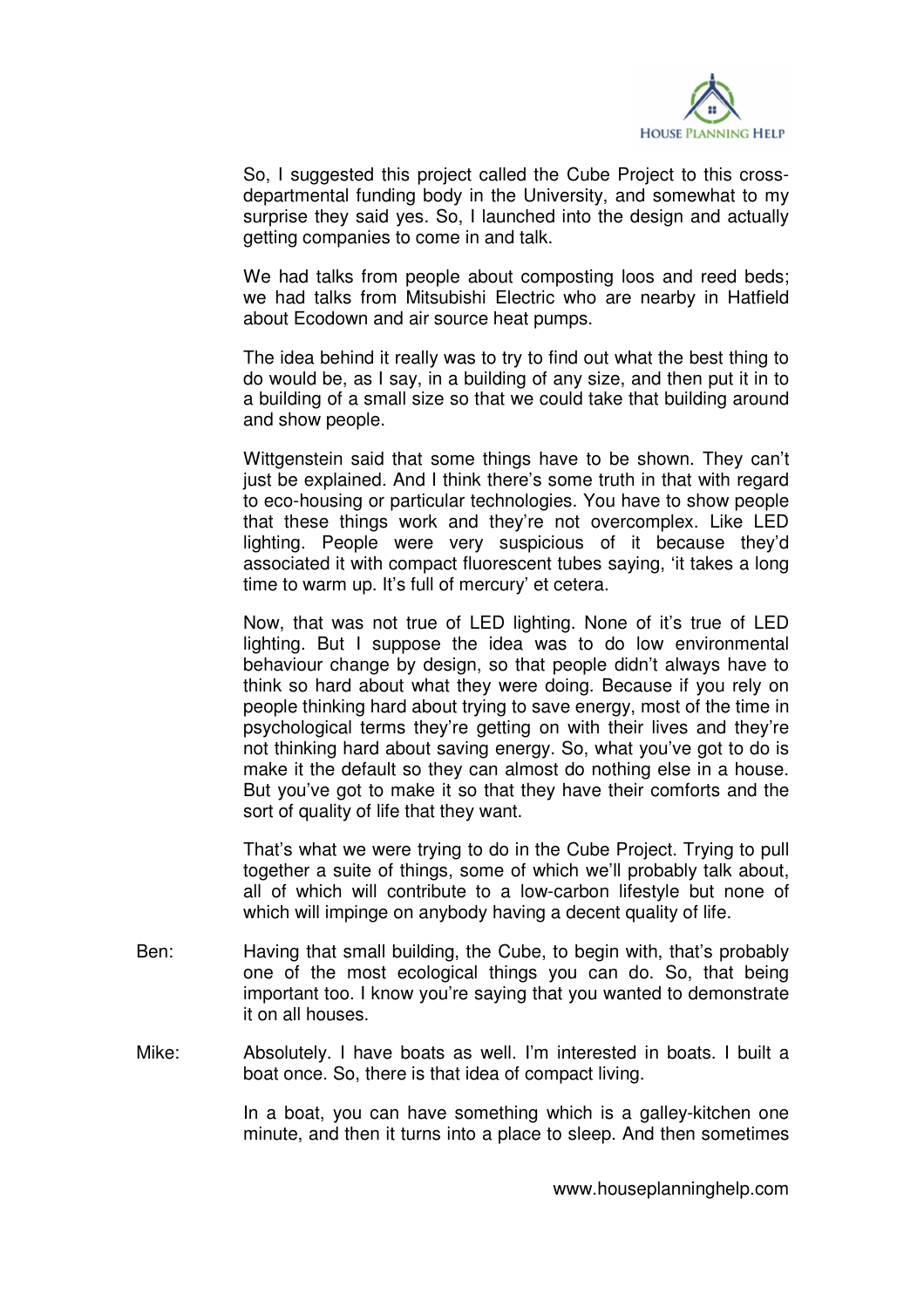

it's an office where you chart a course or whatever. It's a multifunctional space.

There are some things you can do  $-$  you can have a large house and then have zoned heating such that you try to arrange it so that you're only heating the bit that you're in. Or you can have lighting so that the lights turn off in the bits that you're not in. That's one way of doing it. We have quite complex controls to make sure you're not heating or lighting bits that you're not in.

 The other way of looking at it was to always be in the same place and make sure you could fulfil all the different functions. That was the sort of conceit. And for QB1, which was the first project – and people can see pictures of these on cubeproject.org.uk – we decided upon a three by three by three metre space in which one person or a friendly couple could live a comfortable modern existence but with a minimum environmental impact mostly characterised as carbon emissions, and we took that in 2011 to the Edinburgh Science Festival. That was QB1.

 Subsequent to QB1, lots of people got in touch and said, 'I'm quite interested in that.' Even though we hadn't set it out as a 'we want people to live in small spaces' project…

- Ben: That's interesting. People were then starting to think, 'I'd like a small space,' but that wasn't your intention.
- Mike: Absolutely. So, lots of people came around and said, 'hey, that's really cool. I'd like a space like that.' Well, then I realised that QB1 was slightly restricted. The bed wasn't a full sized double bed, it was what's called a small double bed, and there were some restrictions. You could only have two people sitting down to eat.

 So, I designed QB2 which was like a stretched QB1. It was three metres by four metres in plan, and three metres internal height. So, that's thirty-six cubic metres. And that gives you a whole lot more flexibility. It gives you a really decent set of spaces. A decent four metre long bathroom, a galley kitchen, a full sized double bed, four seater table, lots of storage space, a place for a washing machine and everything – everything you'd want to do, you can do. A couple of people could live quite happily in QB2.

 Now again, I wasn't saying that everybody either should or would want to live in it, but we got a lot of enquiries from people saying, 'I'd love to live in a place like that.' And I had to say that whilst I absolutely am not saying that people should live in small spaces – and that's particularly important to say on a day like today when the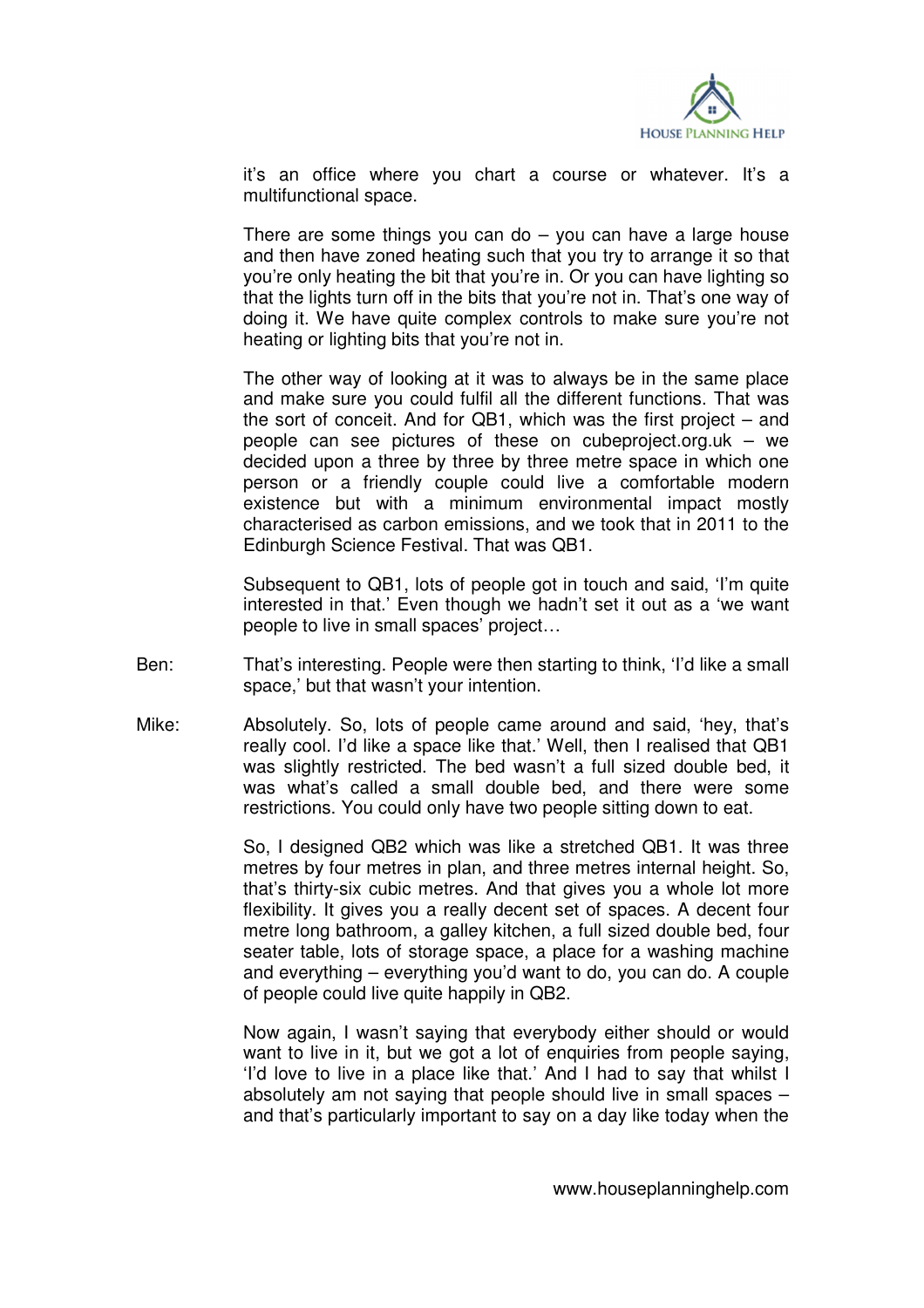

Children's Commissioner has had to report that there are twohundred-thousand children in the UK living in very inadequate accommodation; whole families stuffed into shipping containers and things like that…

Ben: Yes, but I think we've got to draw a line here and say that there's something very different between a person choosing to live like this, and I think for one person, I can actually imagine myself if I was on my own, I would almost be tempted. It would be either going down the co-housing route and joining a group, or it could well be going into a tiny house of some description.

> So, just on the size again, when you're doing these sorts of prototypes, the second you have more space, even if we're talking a metre, ten metres, everything changes.

> I know that you were trying to demonstrate that this can happen in all sizes of houses, but you have a lot of bits and pieces in there that would move this way, move that way…

- Mike: Absolutely. We had some constraints as well. I didn't want anything that folded up. I didn't allow any ladders.
- Ben: Why?
- Mike: Because if you have something that folds up like a table or something like that – so the original Munich Compact House had a bed which folded up and then the table was underneath – it was my view, and this might be the psychologist coming out or it might just be me being lazy, but basically whenever you want to fold something up, it's always going to be inconvenient.

 If you have to fold away a table to go to bed, you're going to have coffee cups and computer work, you've left the work and now you're going to have to tidy it all away to go to bed – it's inconvenient. Or what if that one person is still in bed but you still want to use the table? It's always going to be inconvenient to have things folding up.

 I did have some things. The table slid to the side so that you could have more space, or you could have four people, two on each side, or you could slide it to the wall and have a space where you put your feet up to watch TV. That was configurable. But never was there a place where you would have to get something out of the way to fold something up and then you couldn't use it. So, everything was always usable. That was a design rule which we had.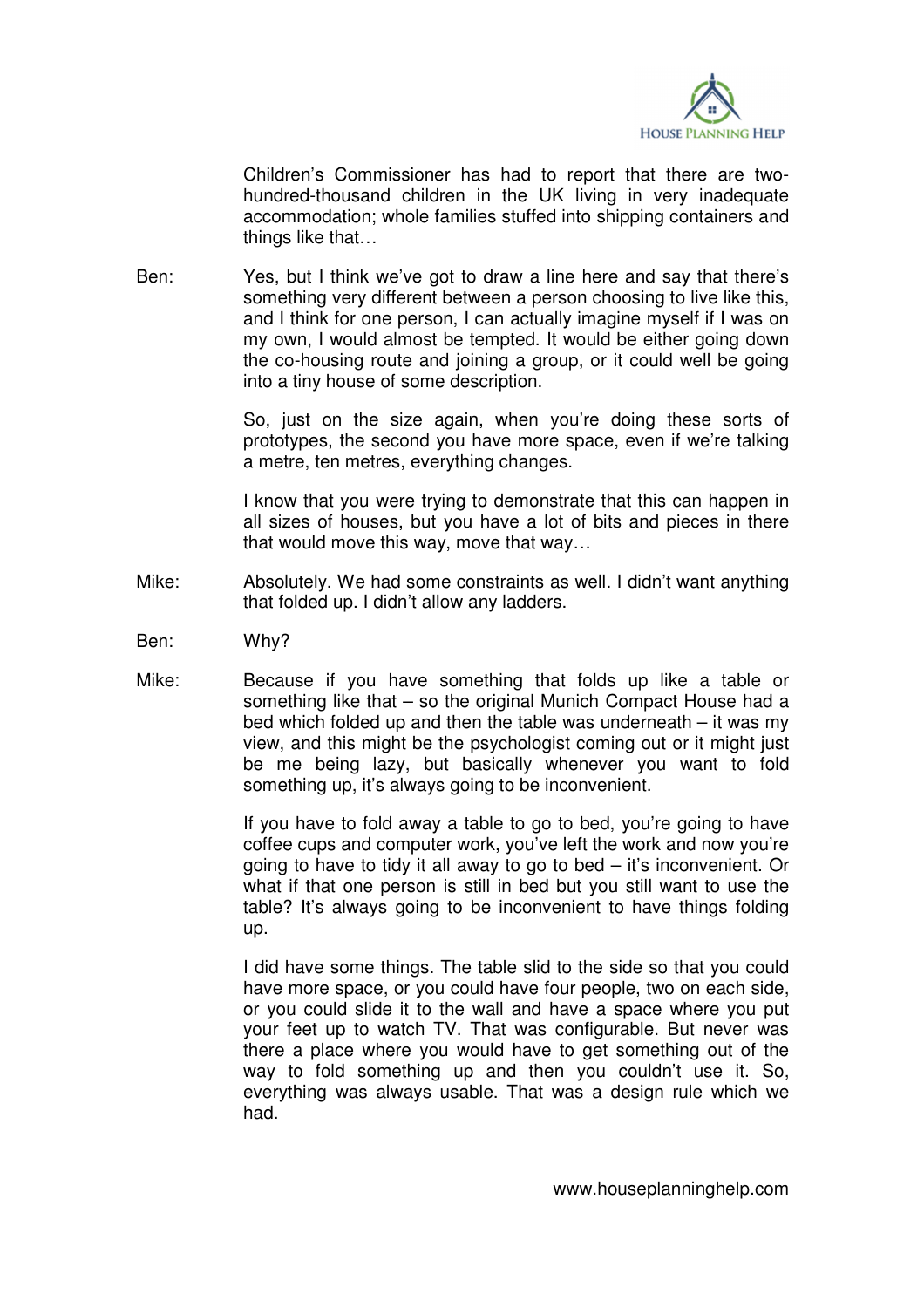

 The other design rule was that we wouldn't use technology that was only appropriate to small spaces, because of this wider view that we had that we wanted to demonstrate what could be done in any size house or any size building; the size of the Pentagon, you could all use LED lighting, air source heat pumps, heat recovery ventilation was another thing we had, we had a composting loo in there, low flow water outlets, particularly hot water.

 That was an interesting thing to demonstrate to people. All the energy in hot water is basically in the 'hot', not in the water. It takes about a kilowatt-hour of energy to get a tonne of water to your cold water tap. And if you put another kilowatt-hour into it, you'll warm that tonne of water up by just under a. degree centigrade. So, you're going to warm up the hot water by thirty, forty degrees centigrade. So, thirty, thirty-oneths of the energy is in the heat, not in the water. So, you want your low flow shower head in energy terms at least, much more than you want low cold water flows.

 Now, you might be in an area of water drought, as it were, or water scarcity. So, that would be another reason. But from an energy point of view, you want to restrict the flows of hot water.

 We actually had a composting loo in there as well, which also was…

- Ben: That's taking things… well, I don't know. Is it taking things a bit far?
- Mike: Well, we worked with Andy Warren who's in mid-Wales in Llanidloes and works a lot with the people at Machynlleth at the Centre for Alternative Technology. And we found that whilst it was going a little bit far, it does allow you to have one more degree of separation. It's one fewer thing to connect when you're moving the Cube. Having said that, you still need something for the kitchen waste. So, it's not quite as brilliant as it sounds.

 But the composting loo itself worked really well, but it gave some really nice technical problems about what you do when you've got a composting loo but you've also got heat recovery ventilation. So, you've got an extract in the kitchen. Now, these things can't be very far apart in the Cube. So, if you put a big extractor fan in the kitchen, it starts sucking air back through the loo, which is not what you want to do. The composting loo wants to have a continuous flow of air into it.

 So, we actually managed, even in that compact space, to have air going into the composting loo, through the composting loo so it was drawing air into the loo so it never smelled, and it really didn't smell,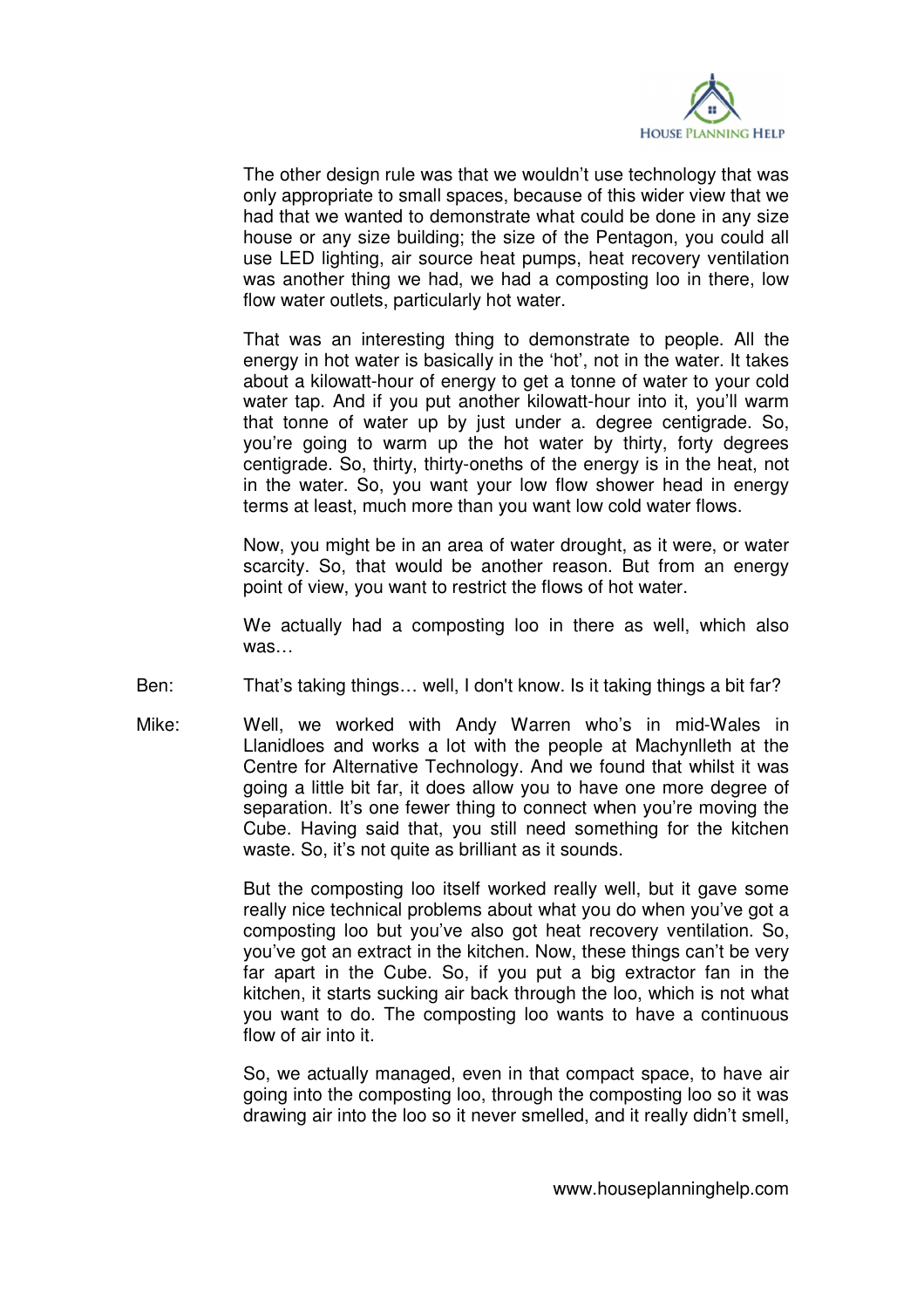

and then it went through a heat exchanger before going out, and then fresh air was coming in somewhere else. So, we had an air heat exchanger even though it was being drawn into the composting loo. And then we had a recirculating hood in the kitchen.

 It was really quite complex and there were some decisions we really couldn't get wrong because if you have an extract of a normal case, it would have sucked smelly air back out of the loo.

 So, there were some lovely design problems and some lovely spatial problems, which I hope we solved in an interesting way.

 We had two metre head height throughout the whole thing. We had all mod-cons, as it were, and we didn't have anything less than two metre head height anywhere in the Cube. We used every cubic centimetre, effectively. We had a full size shower, a four burner induction hob, an air source heat pump, fan coil heating, a thirty-two inch LED TV.

- Ben: This is sounding a bit like a playground. Did this get road-tested?
- Mike: Yes, people have lived in it. We had various celebrity road-tests. Tom Heap from Radio 4's Costing the Earth stayed in it a couple of nights.

 We then lent it to a place of housing need and there were people living in it for several years. And we then gave/sold it to a housing agency who as far as I know are still operating it.

So, it was tested in anger, as it were.

- Ben: What feedback did you get from that?
- Mike: Great. They actually had two people living in it and one of them had allergies against a lot of the things that they would have got if they'd been in the sort of hostel for people who didn't have permanent homes to go to, in a London borough. They had a lot of allergies and so, they really couldn't live in there. And because all of ours was wood and cork and nice materials, no outgassing, very little dust, there was a couple of people who lived in there very happily for over a year and got really good feedback.

 I didn't meet everybody who stayed in it over the years, but we got really good feedback.

 One problem, not a problem but one issue was the fact that it had an alternating tread staircase in it. It sounds ridiculous in something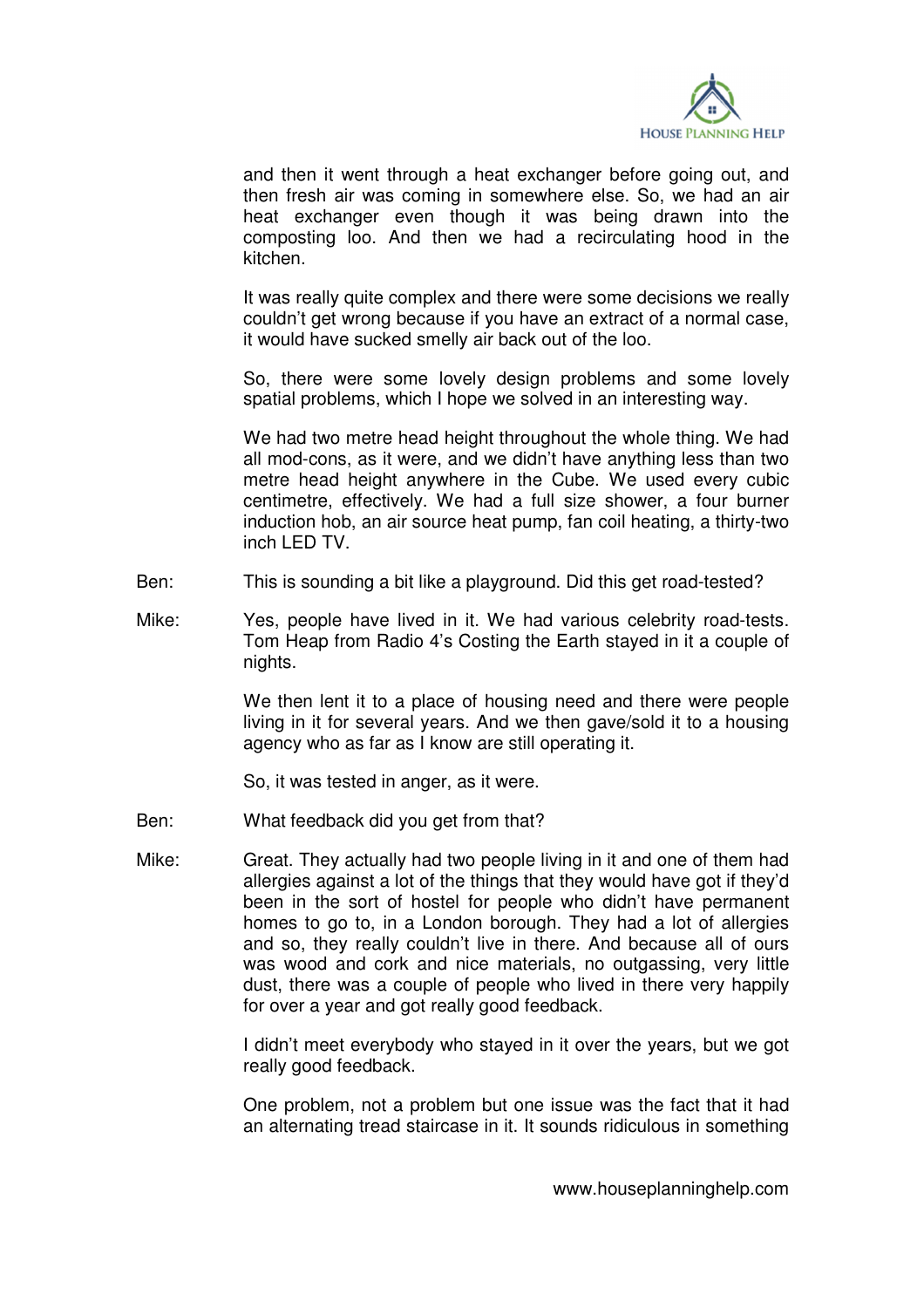

that's only three metres from floor to ceiling, but it was actually a really important way of getting up to the bed which was above the living area. And there was a sort of standing off place for the kitchen which then you could put the tanks underneath. All sorts of things like that. But obviously, for people with restricted mobility, that wasn't perfect.

 That then led me to design QB3, and QB3 was the same internal volume but it was all on one level. So, six metres by three metres in plan, and two-and-a-bit metres from floor to ceiling. And in that, which we did for the Edinburgh Science Festival in 2016 with my colleague Marek Schubert, we had a different solution to how do you make multiple use of the floor space you have in plan.

 So, in QB2, we had things above other things. We had the bed above the sitting, dining and living area. That's not available to you when you've only got two metres of floor to ceiling height.

 We had moving walls so you could actually step out of the kitchen, wind the wall past you, and step back on to the same floor which was now in the bathroom. That was a nice bit of fun.

And going right back to the original point, you only have to insulate that small space. You only have to light that small space. The same light, when you can move a wall, does for the kitchen as does for the bathroom. And in fact, we had two moving walls. So, the bedroom then swapped with the lounge as well. So, you only have to insulate a small perimeter and you can have light and other things which do double duty. We had triple glazed windows and doors and all sorts of things like that.

- Ben: Going back to the people who have shown interest, did you ever want to take things further? Or was it always just research?
- Mike: We actually licensed the build and sale of these to our very good colleagues in a company called Bolton Buildings – they're not called Bolton because they're in Lancashire but they're called Bolton because they bolt things on they have a licence to actually build Cubes, QB2 or QB3 would be the natural ones to build.

 But the problem has always been – and we had taken it to Grand Designs Live in ExCel in London; ten days, there was never a time in ten days from nine 'til six or whatever when we didn't have a queue of people waiting for the tour of the Cube Project. We literally must have showed three-thousand people through in just that week.

 We did it in Birmingham, we'd been in the Edinburgh Science Festival, and every time people would say, 'oh, I'd love one of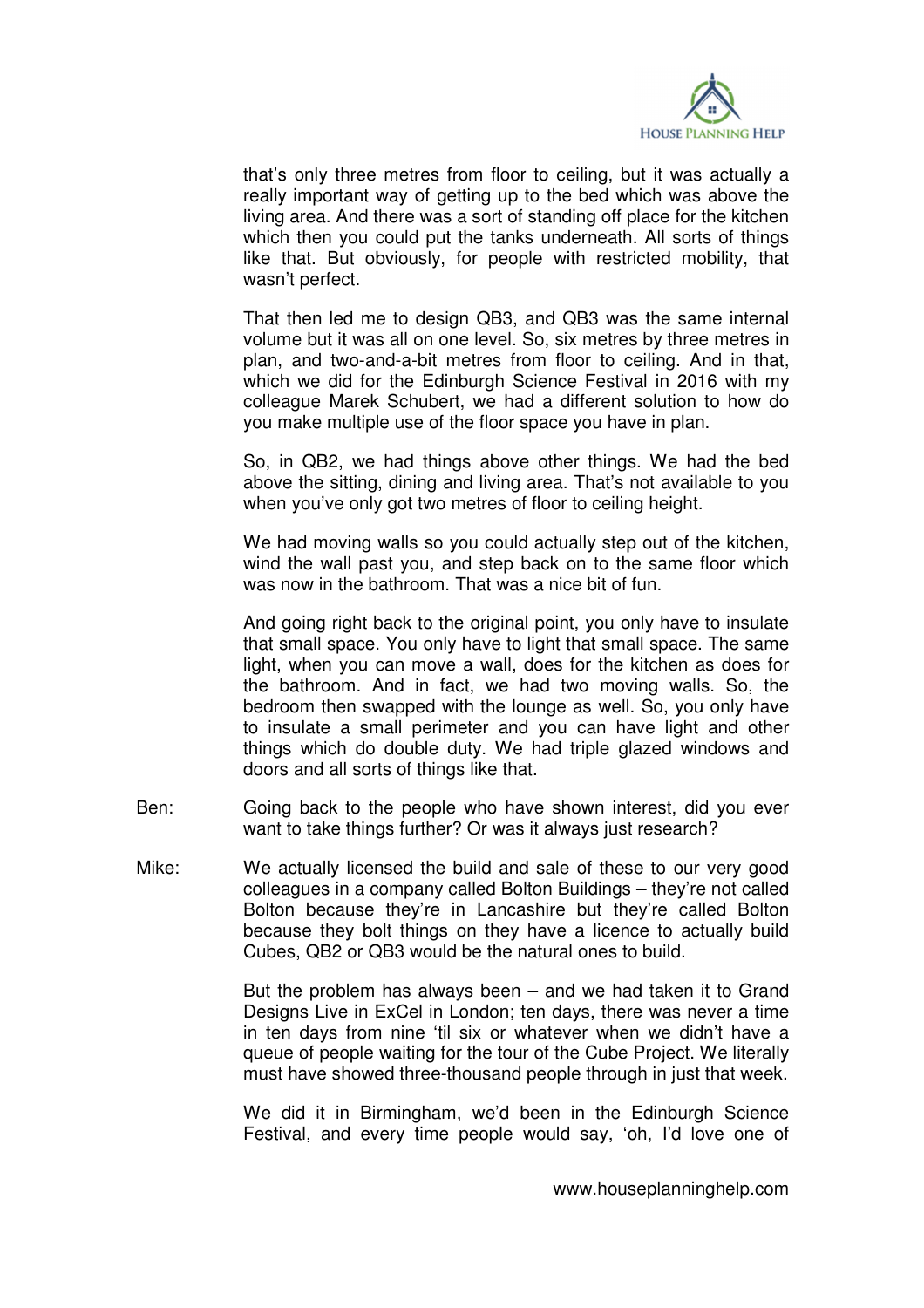

these. My son or daughter is going to university. She would love one of these. Or if we had one of these in the garden for my mother or the carer' – so, we had loads and loads of interest and it was always founded on an issue which I guess is close to your heart as well, which is the availability of land.

 All the people who wanted one were exactly the same set of people who didn't have land to put it on. And because the Cube Project is a self-contained dwelling house, although we were very careful to keep it within the definition of a caravan under the Caravan Act 1968 or whatever it is – it fits all the descriptions of a caravan; it's mobile, it's got the right dimensions, in fact a caravan can be twenty metres by six-point-eight metres on the outside so, ours is vastly smaller than the biggest caravan you can have – it meets the definition of a caravan but even a static caravan that's treated as a separate dwelling house needs planning permission. You need land with planning permission.

 I suspect that people were thinking, 'if I had land with planning permission, then I wouldn't need to build a microhouse, I'd just build myself a normal house. And if it was in the south of England, probably then I'd sell it and move to the north of England, or to Wales where I come from. But that was the issue. It came down to a land issue.

 Whilst people could put it in their garden, you could put a Cube in your garden, you can put a caravan in your garden, its use has to be incidental to the use of the house. It can't be a self-contained dwelling house.

 Now, you and I have both heard stories I'm sure of people living in sheds in London rented to them by landlords who ought to know better, but we weren't prepared to go down that line. And another thing, we never wanted it to be for people living in isolation. We always thought, as you mentioned earlier, that a group of young people could get a site in the city even.

We didn't want it to just necessarily be up in the Scottish Highlands miles from anywhere. City living is eco-friendly living in many ways because you're not having to get in vehicles and move around. It's quite sustainable to be in the city with public transport. But if young people could get access to a small amount of land, and we went to various boroughs and pushed with them, where they could build a small community of Cubes maybe around some common space and maybe around some growing space, some allotments or something like that.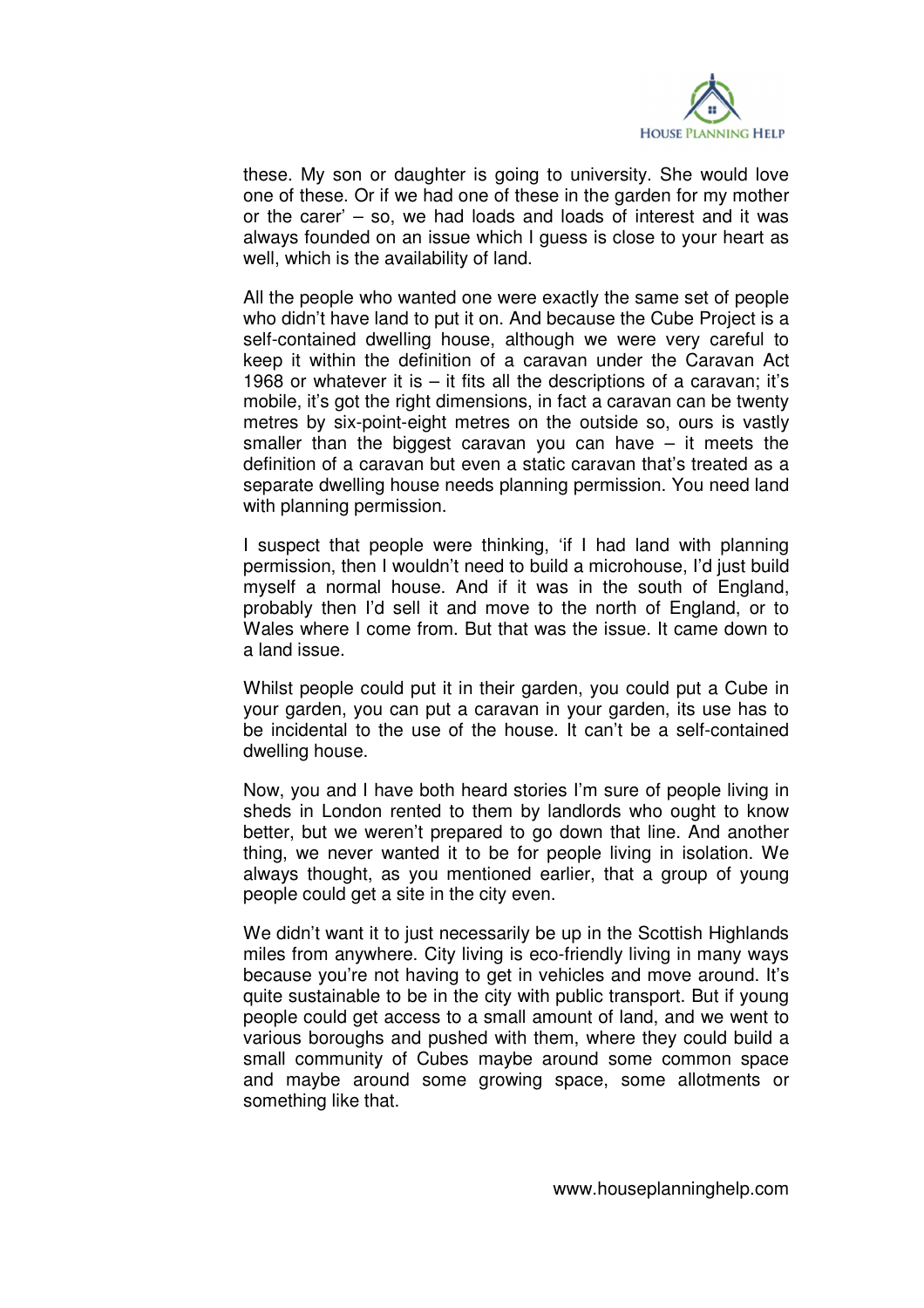

- Ben: What about thinking of a caravan park? Can you just take something like this and put it on there or does it have to have wheels?
- Mike: No, you can take something and put it on there. If a site has been designated for static caravans then yes, that would be perfect. And indeed, if a council had such a site, we could easily put Cubes on there. It could be private, it could be council-owned, or it could be something that's previously had permission and has fallen into disuse or whatever. That would be a perfect place to put such a community.

 Of course, however, the temptation is because you can pick up a highly uninsulated, fan electric heated, static caravan for, say, tenthousand pounds, that the council or a private landlord might then be tempted to put very shoddy housing on there and the energy use would be enormous and that wasn't the aim of our project.

 So really, the aim of our project was about demonstrating low energy and if we had access to a caravan site or a place with permission for static caravans, we could build a very, very low energy community. I think we could build a nice community.

 But as I say, what we really need are full size houses and so, that's something I've been concentrating on more recently.

Ben: I'm going to keep you on this for a while. So, tiny houses, do they exist at the moment in the UK?

> I lived in a house that was perhaps not tiny, but in a terraced house that was maybe sixty square metres and a very good space for a couple. Perhaps when the kids came along it was not so ideal. But going smaller than that, how does it exist in the UK?

Mike: The term 'tiny house' comes from the US and we started this in 2008, as I said, and it really wasn't a term then but there were some people who had been doing it. And they're often trailable, they're often mobile, tiny houses in the US. And that's fine if you're happy to basically lodge it somewhere but then move around.

> That puts restrictions on it. If it's going to be mobile, if it's going to be towable behind a car, then it's going to have to be less than twopoint-five metres wide, it's going to have to be less than a certain weight.

> And there are caravans, of course, that tow behind vehicles which obviously are functionally equivalent to tiny houses. But there's not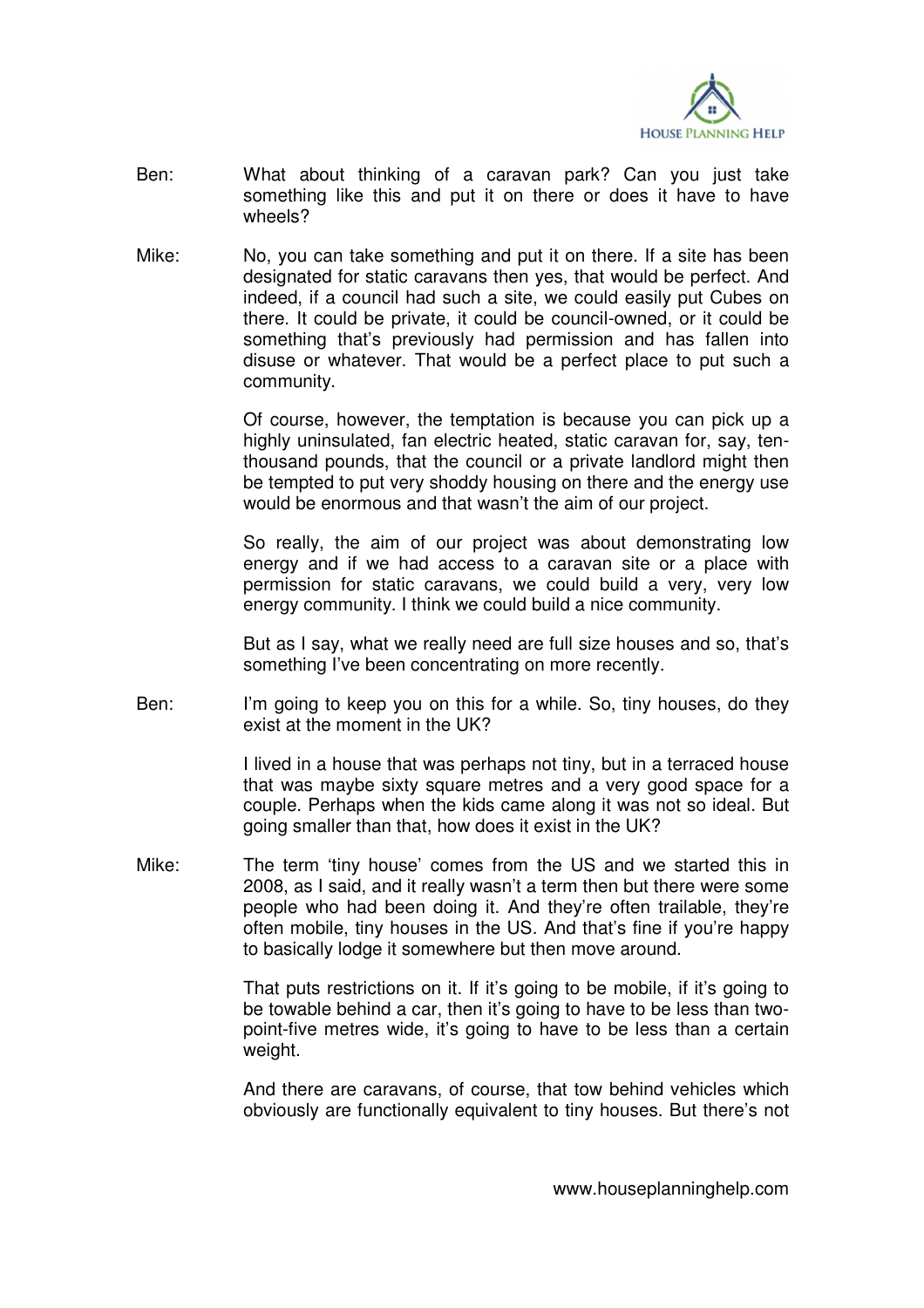

a very big population that I know of, of static tiny homes that are not just static caravans on park homes and things like that.

- Ben: Is this the problem, that that is what happens when you divide up the land like this, you tend to adopt that model?
- Mike: Yes. They tend to be therefore in holiday places or retirement places. And you can actually make a nice static caravan for a retirement village, but they tend to be in privately owned sites and they charge big leaseholds to be there, and it's difficult for you to sell them on. There's been stuff in the news recently. It can be difficult to sell them on without paying a big premium to the caravan park owner. So, there's not a very friendly set – and these sites obviously that have permission to do this are in limited supply.

 So, whilst there are what we'd call tiny homes physically, they're not of the type that we were doing which was eco-friendly and meant to be fairly static and not moving around. QB2 was five-point-two, fivepoint-three tonnes and so, you couldn't really tow it behind a vehicle. It was three-point-five metres wide so, you couldn't tow behind any car, you had to put it on a lorry. It was mobile, so it met the definition of a caravan which is quite a broad definition. But it wasn't the sort of thing that people have done.

 There'd been lots of one-offs, people towing things, people turning horse boxes into tiny – and George Clarke's Amazing Spaces programme has been very good at showing these individual efforts. But there's been no concerted effort to make some sort of planning arrangement that would allow groups of people to come together and maybe decide that that's what they wanted. A little network of smaller houses.

Ben: One of our Hub members, Emma, is just currently researching the idea of trying to move into something smaller, and I'm going to read out a few of her questions because I think it's quite good for context.

> "If tiny houses are under the same regulations as mobile homes, can they be permitted as a permanent residence in the same way that mobile homes are permitted for the retired?"

Mike: Yes, I mean, 'mobile home' is a bit of a misnomer really because most of them are static homes. So, they're static caravans. They all come under the Caravan Act if they meet the definition of the Caravan Act, which all of ours do. But it has to be less than threepoint-oh-five metres from floor to ceiling, for instance, which is why we've made it three.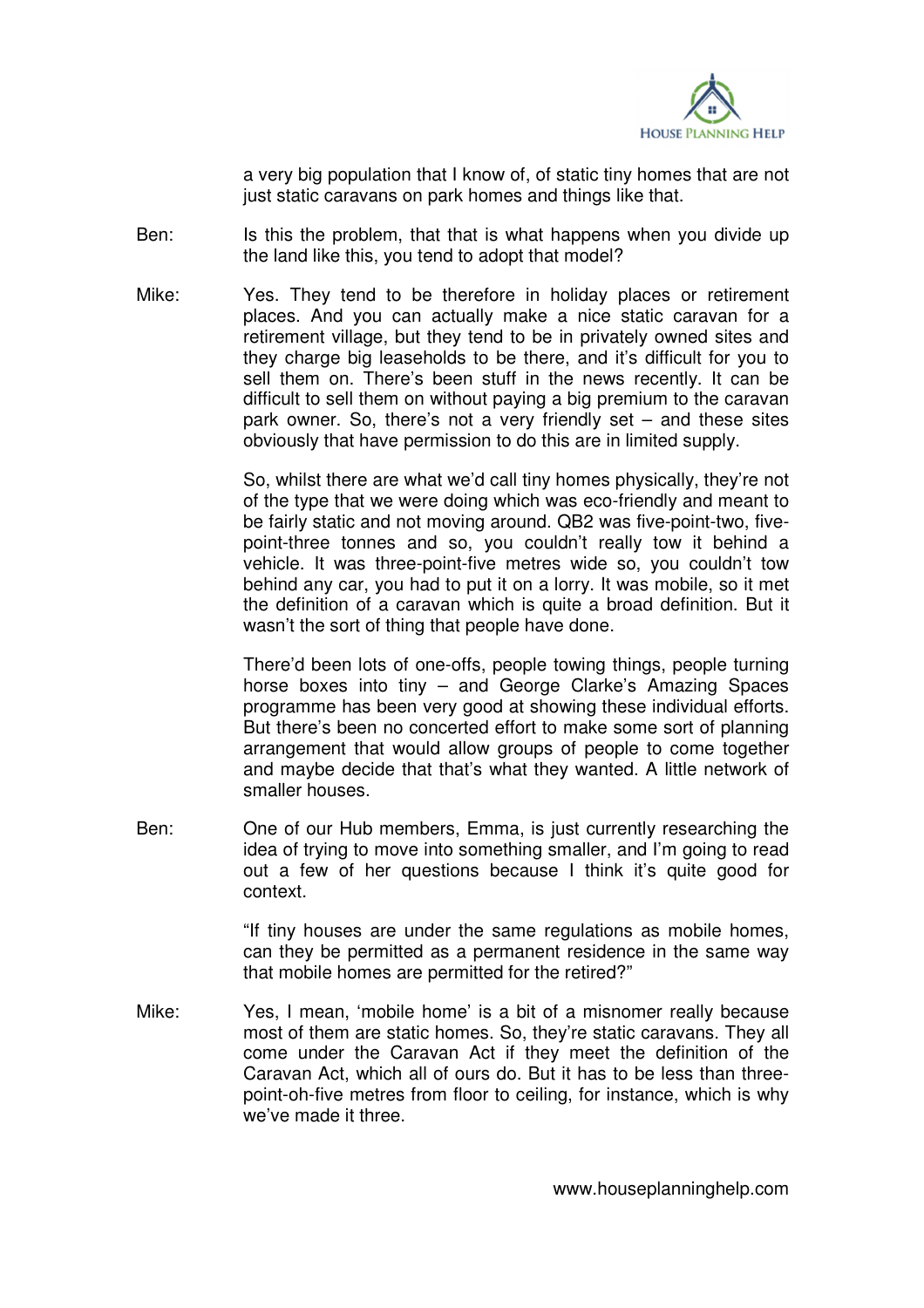

 So, yes. Basically, the tiny homes that we make and a lot of people make would come under the Caravan Act, which is the same thing that covers static caravans.

Ben: This one here is interesting because we sort of touched on this.

 "There are many mobile home parks marketed for the over fortyfives. It would make sense that other plots of land can have mobile homes for younger families of any age. It would also make sense if this means one can build a mobile home on their own private plot of land as well. If not, then why is this not permitted when it is accepted for the retired generation?"

- Mike: Well, very much along the lines of what I've been saying really, that they are there for the retirement community but not for young people, and particularly for young people in cities. So, I couldn't agree with Emma more, apart from her classification of people of over forty-five as being elderly. I take exception to that!
- Ben: We might find ourselves repeating a little bit here.

 "Are the building regulations potentially discriminating against the younger working force of this country to have access to the same building rights as the over forty-fives?"

Mike: I need to say that I'm an engineer turned cognitive psychologist. I'm not a lawyer. But caravans are not buildings. So, building regulations don't apply to caravans.

> Obviously, safety regulations apply to caravans. They can't be fire boxes. But they are not buildings and therefore building regulations don't apply.

> But taking the spirit of Emma's question, I think it's more the planning regulations that are conspiring against what we wanted to do with the Cube Project which is to let people live in their own private spaces with groups of other people nearby, in pleasant and low carbon surroundings. And I think it's a planning issue, not a building regulations issue.

> I'm all in favour of building regulations because I think every new home that's built in the UK should be zero carbon or carbon positive. That's another issue which we're not talking about now, but we could.

Ben: "If a tiny home is built to meet all of the UK's building regulations in the same way a regular home would be built for permanent residence, would this be then allowed on a privately owned piece of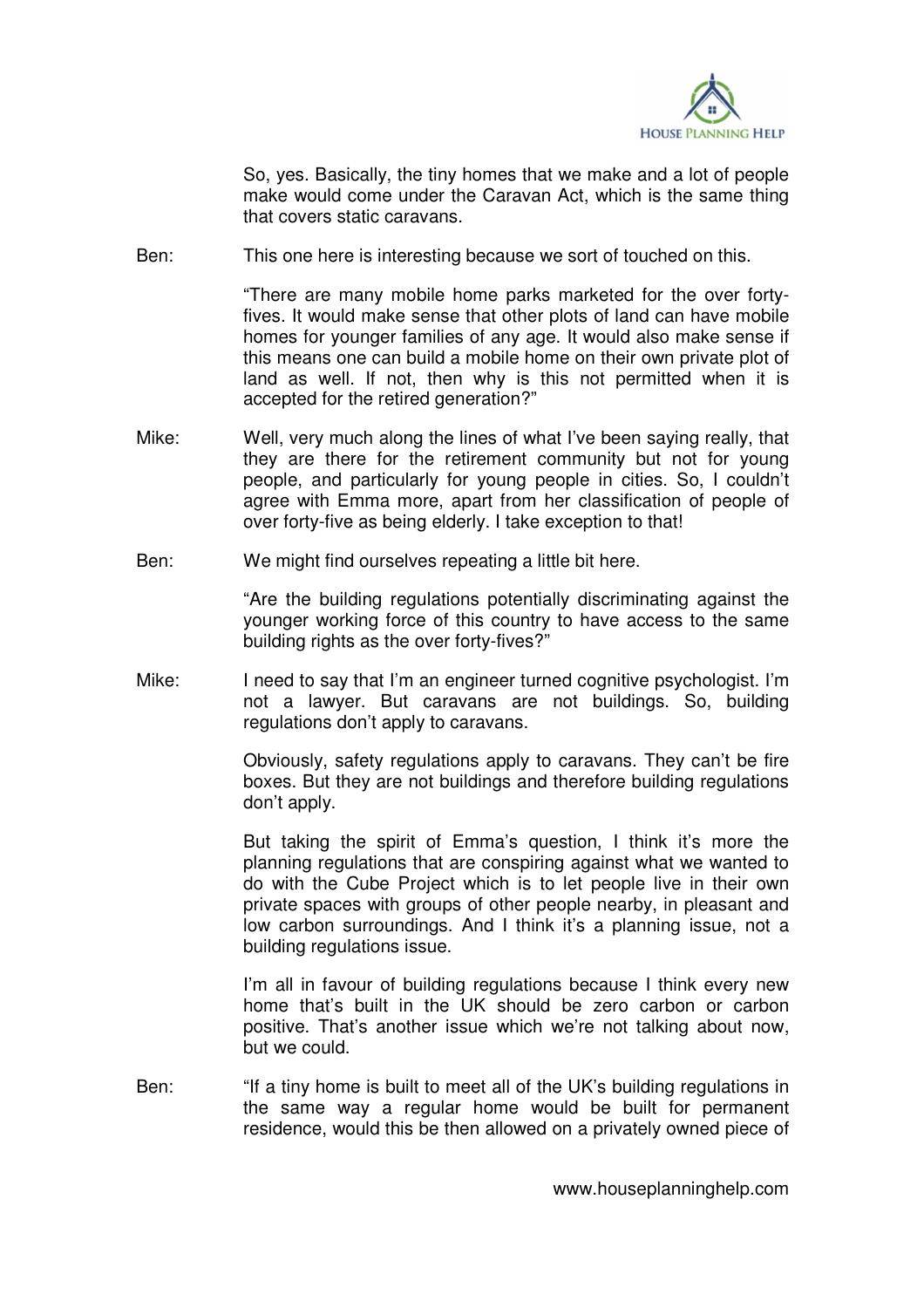

land? So, even if it is under the regulation of a mobile home, can it be accepted as permanent residence as opposed to a temporary holiday or caravan home when parking it on a plot of land is limited to a specific period of time?"

Mike: There's lots of stuff there. Taking into account what I just said about a caravan not being under building regulations, you can live in a caravan. Indeed, that's probably the legislation that these static home parks are operating under. But they do need planning permission because they are self-contained homes.

> And that's the issue. You need planning permission for a selfcontained home in the form of a static caravan.

> But absolutely, that would be one thing you could do. But it's nothing to do with building regulations per se.

> There was another bit in the question, and in the previous question, about potentially building on your own plot of land and putting one in your garden or a plot of land that you own.

> That comes back to the previous part of our conversation where I said yes you can put something in the curtilage of your main dwelling house, but its use has to be incidental and not separate from the use of the house. So, it can be an annex to a house, it can be a bedroom for your teenage child if they're coming into the house to have their meals or to bath or whatever, but it can't be a separate dwelling house where someone else lives. I suspect that if they gave permission to do that without being very careful about it, it would licence the sorts of very sharp practices you see in London where people are just putting families in their sheds, which is clearly not satisfactory.

- Ben: "What planning permission is needed to have a tiny home parked on a plot of land that has previously had any building with foundation built on it refused? Tiny homes are typically built on trailers with minimal impact on the surrounding environment."
- Mike: If you're going to have it as a self-contained home and it's coming under the Caravan Act, which it would do if it's got wheels, it's likely to anyway come under the Caravan Act, then you would still need permission for a static caravan to act as a self-contained home on a piece of land. And it might constitute a change of use.

 Now, you can have one there whilst you're building another house, but I think you would need planning permission, I suspect. Check with a planning lawyer, but I'm pretty sure you'd need planning permission if you wanted to just draw up to a derelict house and live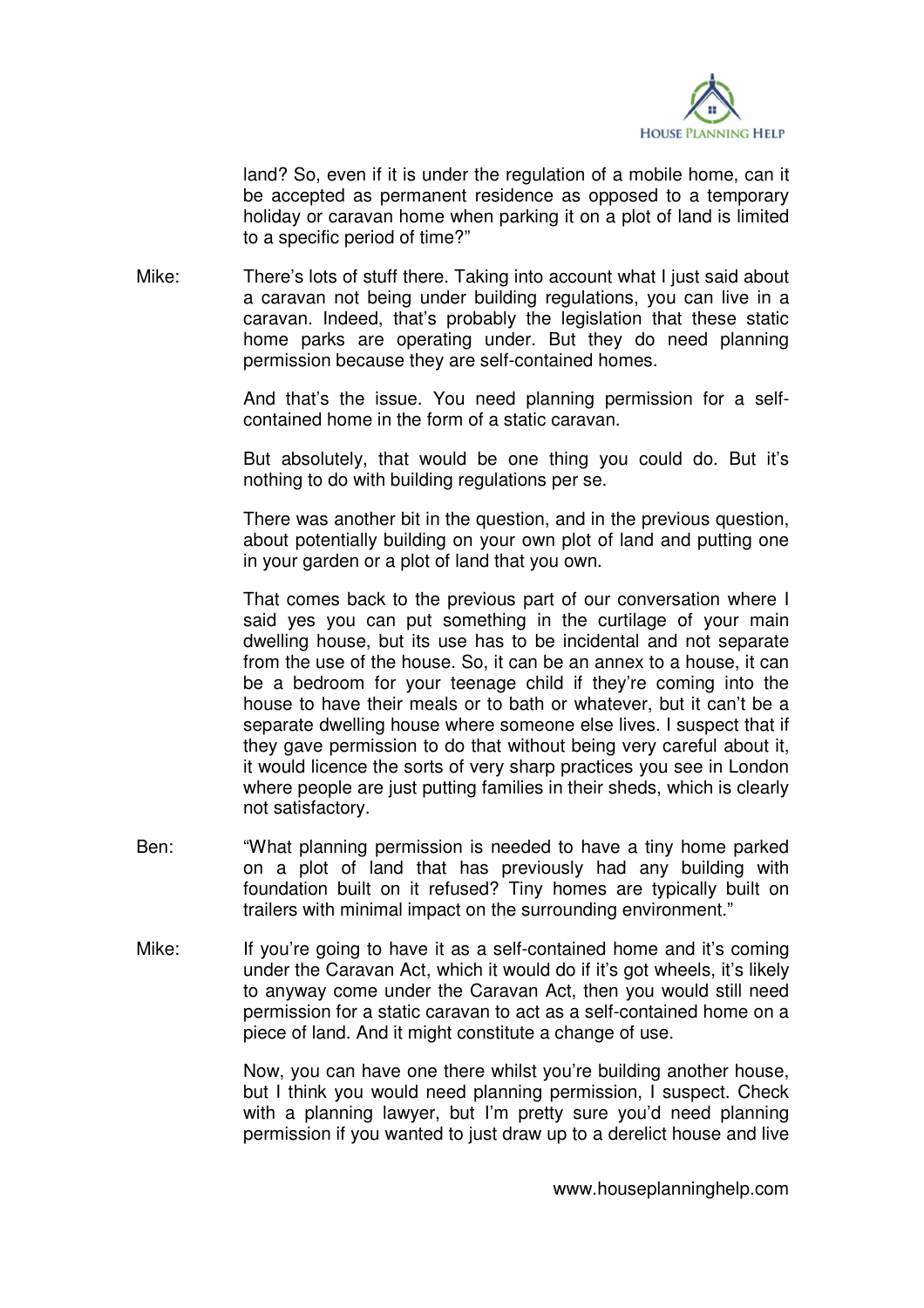

in a caravan next to the derelict house. I don't think you can just take the permission for the house to imply permission for the caravan.

- Ben: Do you think these are common thoughts? Are a lot of people thinking this and just give up, similarly to the self-build of, 'I want to build my dream house' and then you actually can't find any land just normally?
- Mike: Great point Ben. Yes. I think these are common thoughts. They certainly were very common amongst the thousands of people that we had coming through the various Cube Projects at the Edinburgh Science Festival, at the Grand Designs Lives that we did.

 But people would say, 'I really like this space. I'd love to have this space. Have you got any land I can put it on?' And I just shrug my shoulders and say, 'I haven't got any more land than you have.'

 But I did say, as you said earlier in the conversation, that there were times in my life when I was a doctoral student, when I was a postdoctoral student, I was sharing in houses. Had I had access to the sort of facility that I had in the Cube Project, it would have been absolutely fantastic. Not that I didn't get on with my fellow housemates but I was living with housemates until I was thirtysomething.

- Ben: What needs to change?
- Mike: I think it's a common-place really that planning doesn't really serve members of communities, or members of the community. And that comes down, I think, to land. George Monbiot and colleagues have recently written a report about land reform and there are other colleagues whose names I would have to dredge up out of my memory who have written about land. Colleagues from Shelter and other places. There is a big issue to my mind of land reform. There are lots of people who have got lots of land.

 So, you may be thinking about this. We're in Hertfordshire. We're really not very far from the first garden city, Letchworth Garden City, and indeed a lot of work at the University of Hertfordshire looks at the history of Letchworth Garden City and the garden city movement.

 Now, Letchworth Garden City and the other garden cities, but uniquely now Letchworth still, had a different way of administering the land. I'm not a super expert on it and I'll probably get the language wrong, but that land was bought up at agricultural prices originally and it was put into the Letchworth City Corporation or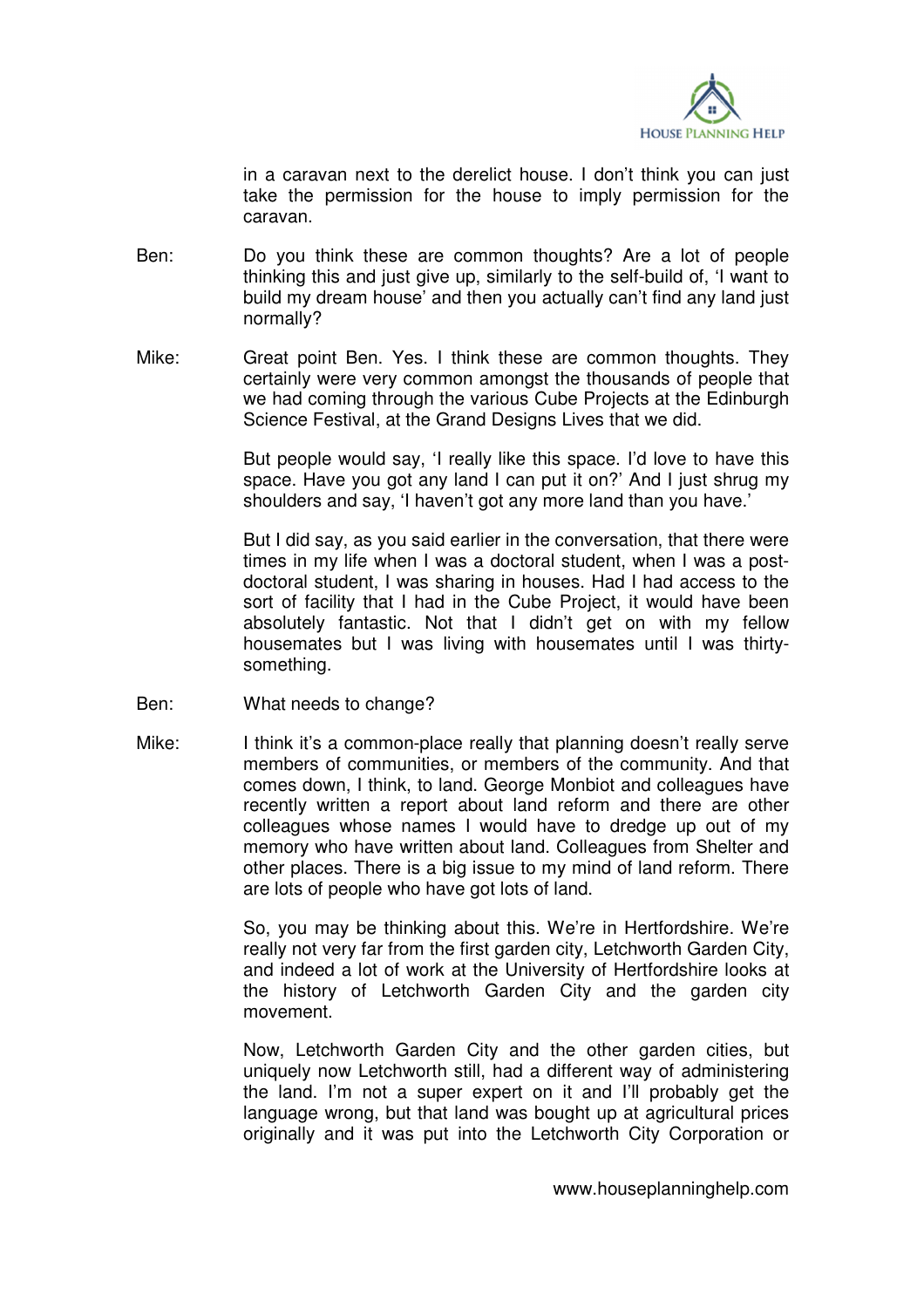

whatever, and still owned some of it by the Letchworth Garden City Corporation, so that you didn't get what you get now, is that agricultural land can be bought by developers who then hang on to the land as long as possible until housing need becomes so desperate that they then eventually get planning permission because local authorities are so desperate for housing, they then eventually get planning permission at which point the land value goes up ten-fold. They can then build it out because they've waited so long, relying on a huge pent-up demand, and they realise all the increase in land value via a decision that has been made by a public authority.

 That wasn't what happened in the Garden City movement. What happened in the Garden City movement was that the land was basically sequestered, as I understand it, through an Act of Parliament  $-1$  won't get the details exactly right; you can look it up  $$ but it was bought at agricultural prices and only then, once enough land had been bought, then permission was granted for the building out of Letchworth Garden City, but there wasn't a huge mark-up which was then realised by a private developer.

 What they could then do was use the money that was realised by the increase in land value to pour back into the city to build all the facilities of schools, roads and things which a city or a small town needs.

 Whereas a developer can simply take the massive uplift in land value, walk away with that, buy some more land somewhere else, and leave it to the local authority to provide the schools, the roads, the drainage and other things like that.

 Now there are Section 106s and things like that which stopped them doing it entirely, but as I understand it, these are not anywhere near as effective as they should be.

So, it's not just an issue of planning. It's an issue of land.

 There's also an issue of zero carbon building. We are in a climate emergency. I totally agree with my friends and colleagues in Extinction Rebellion about this. What absolutely amazes me is that there is any house being built now that is not either zero carbon or carbon positive. It's very, very cost effective and possible now to build houses which are on average zero carbon or even zero carbon at all times, not even on average. In other words, they can pretty much be self-sustained.